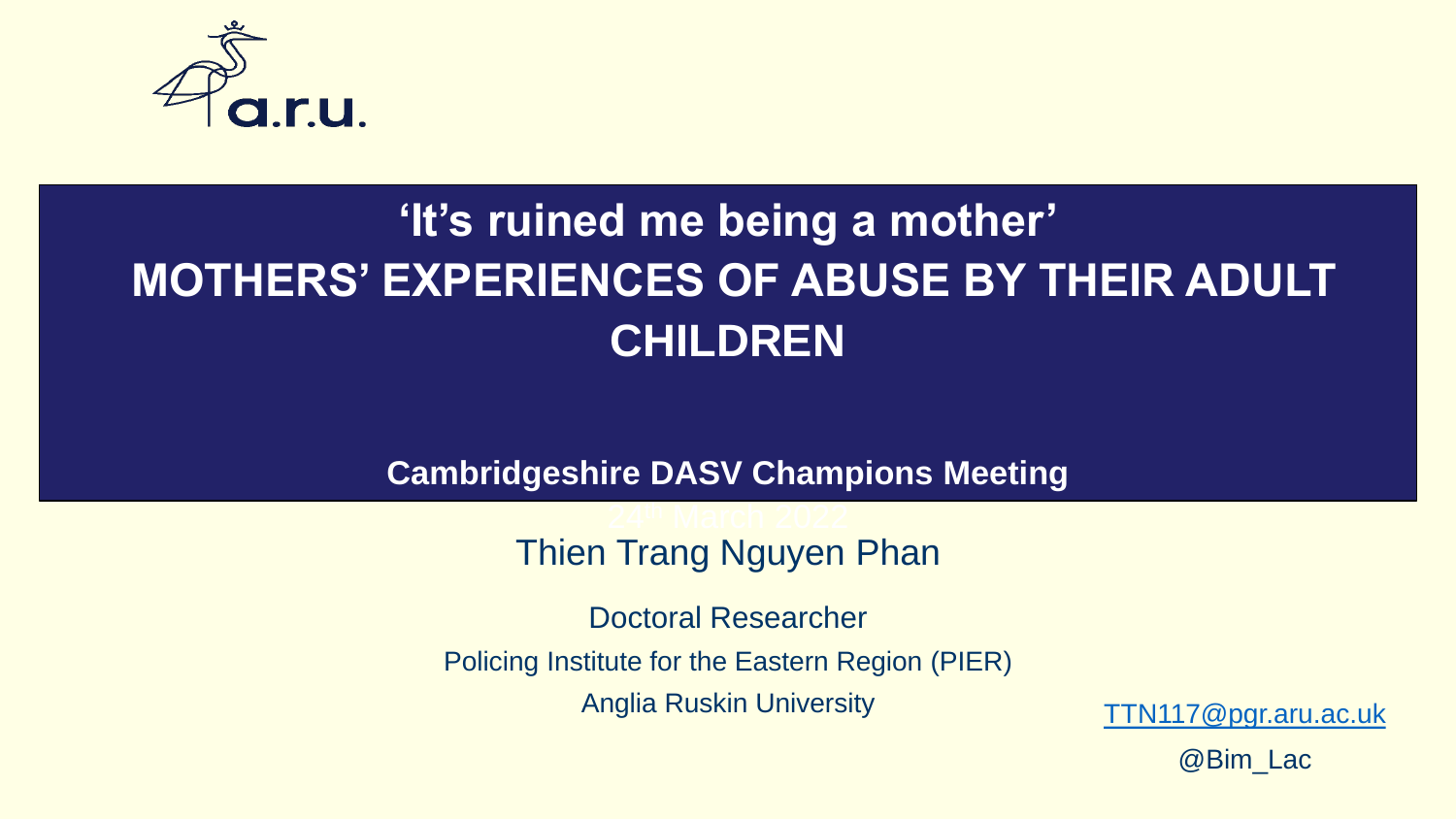

### **AN 'INVISIBLE' PROBLEM?**

Domestic Abuse : Focus on intimate partners

Child to parent abuse : Focus on adolescents

'dichotomies and disjoints' (Bows, 2018)

Elder abuse : Focus on older people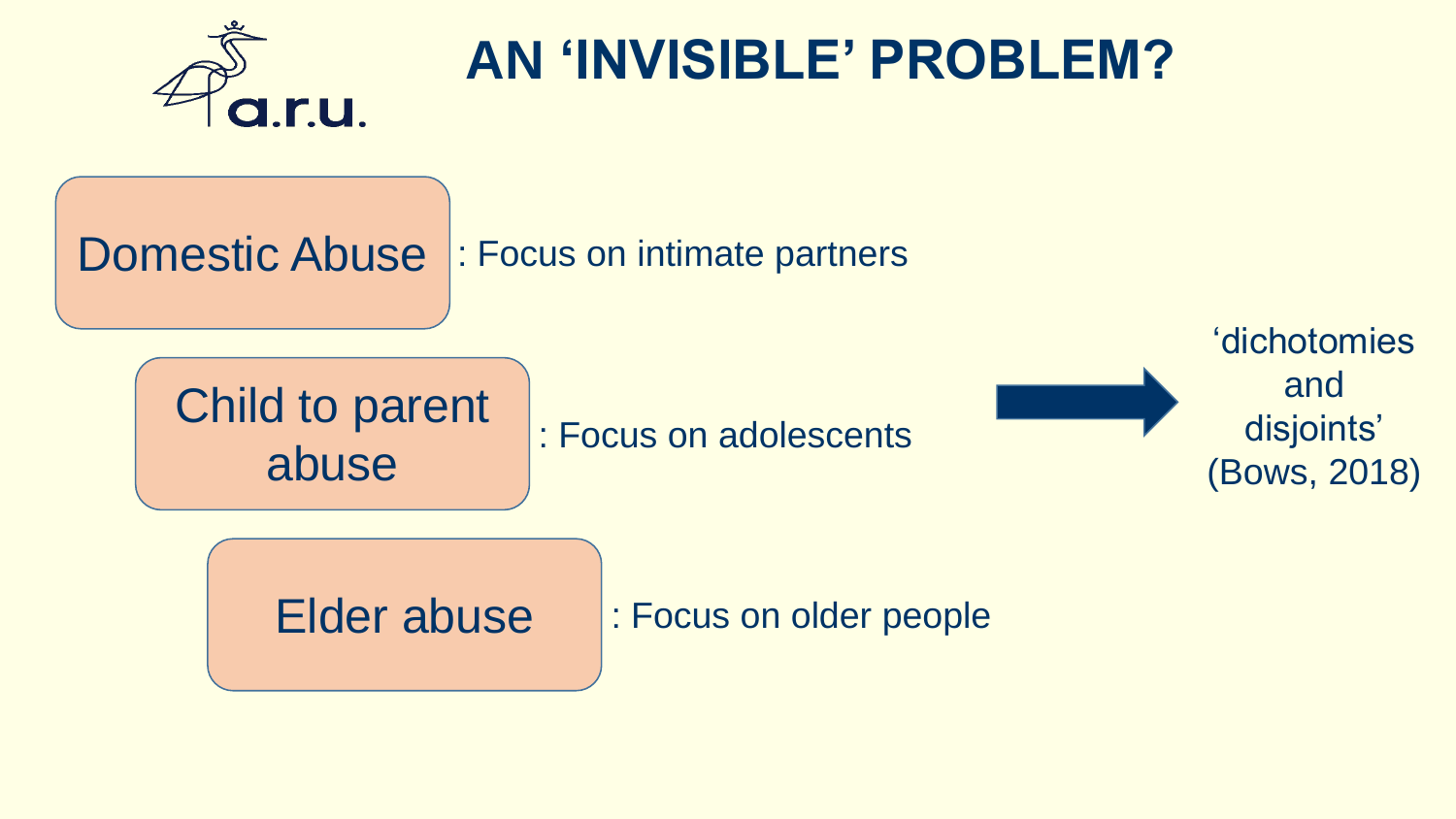

## **WHAT DO WE KNOW?**

#### Limited or unavailable data: **Crime** survey Home estimates **Office Homicide Index** Local specialist domestic abuse court data **Older** people's experiences of domestic abuse Domestic homicides and domestic homicide reviews Local police data Crime Survey for England and **Wales** 46/357 (12.8% of all domestic homicides) Reported DA **incidents** Standing Together (2020)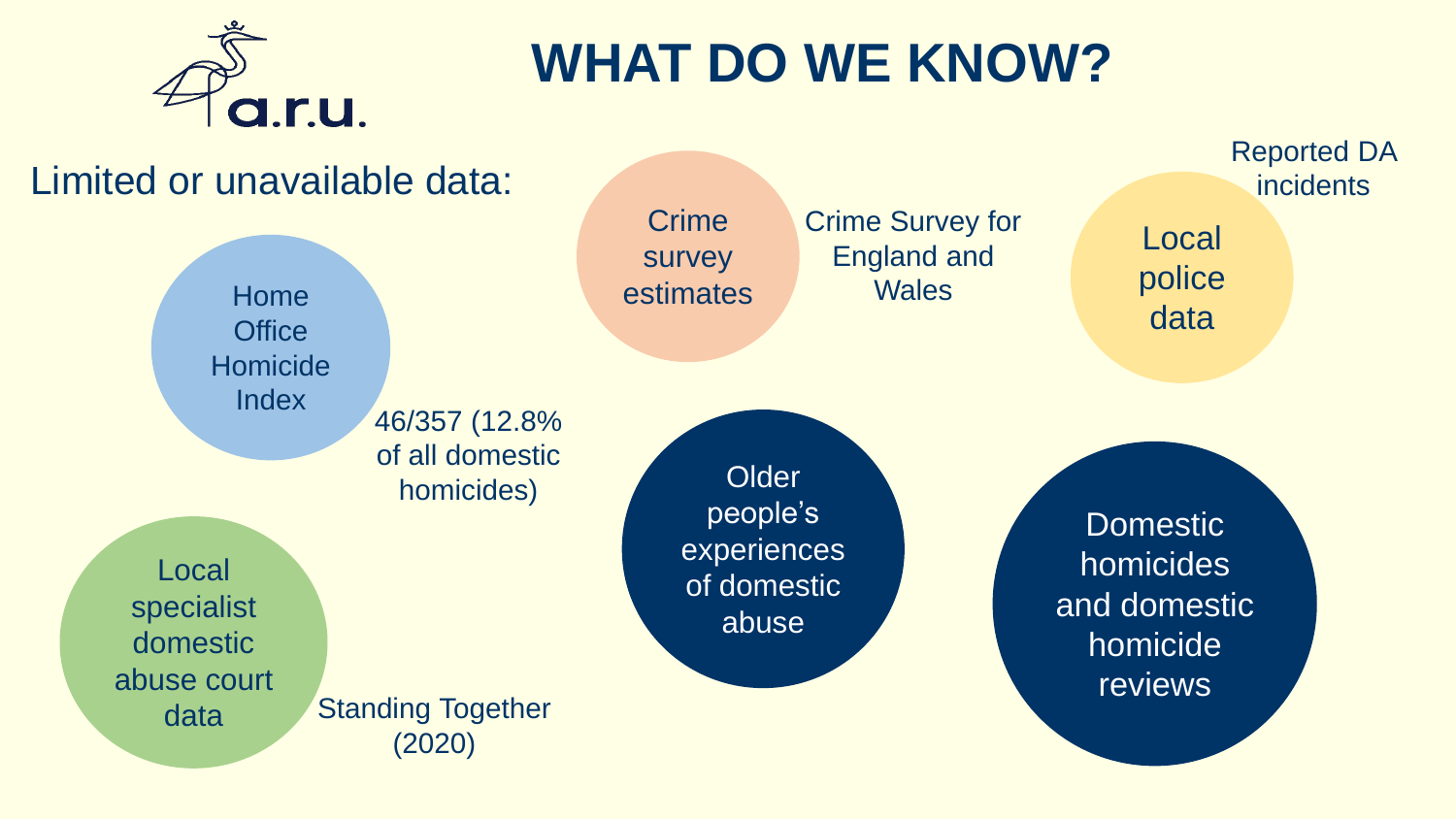

### **MY RESEARCH**

Explored experiences of mothers who had been or were being abused by their now adult children:

*Dynamics of abuse*

*Factors which influence mothers' help-seeking and access to support (including additional barriers), and their perceptions of effective support*

*How mothers make sense of the abuse and their relationships*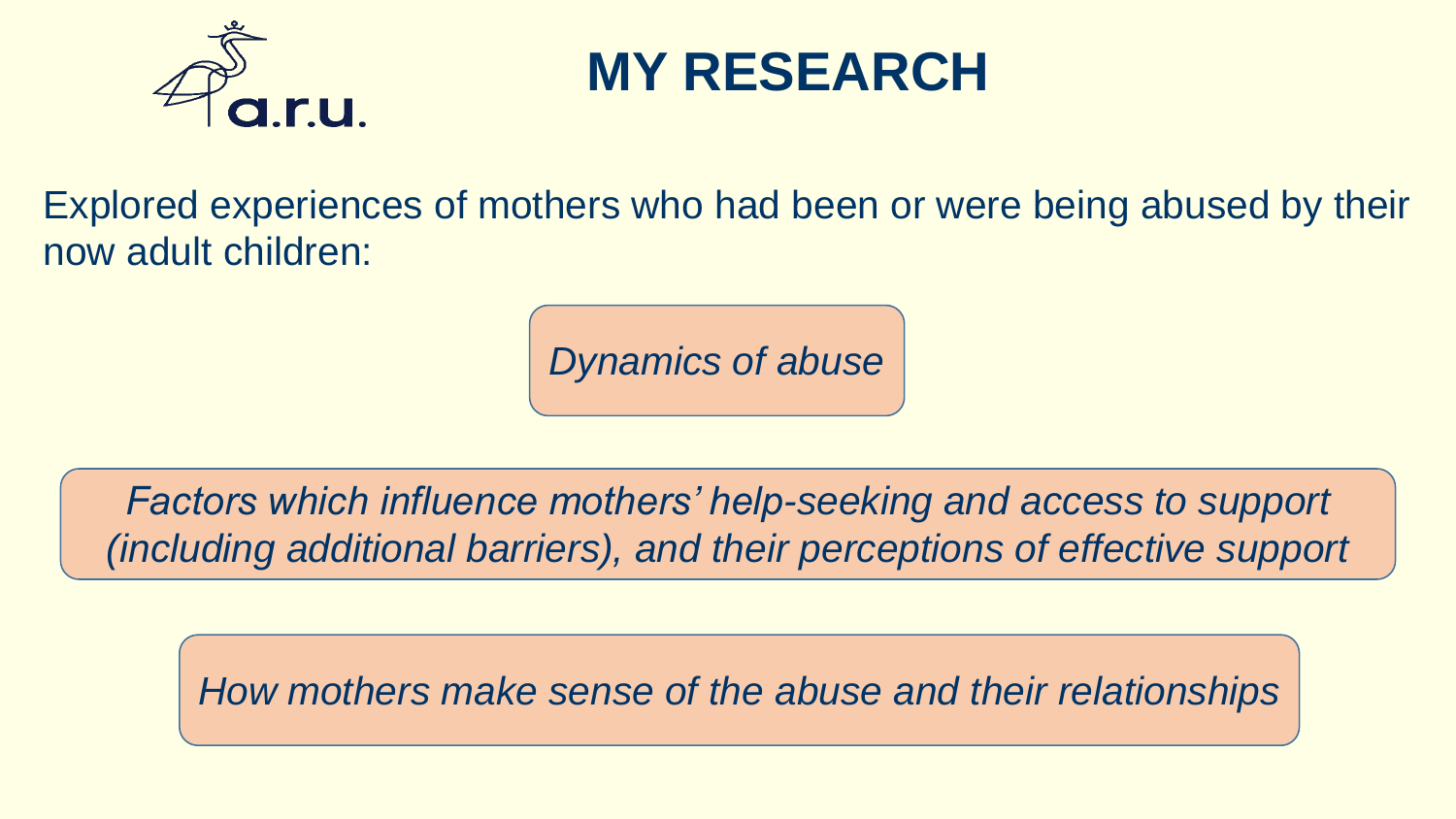

#### **CHILD TO PARENT ABUSE OVER THE LIFE COURSE**



*abuse to look forward to, you know! I mean, I'm confidently expecting that one!* 

*(Mercy)*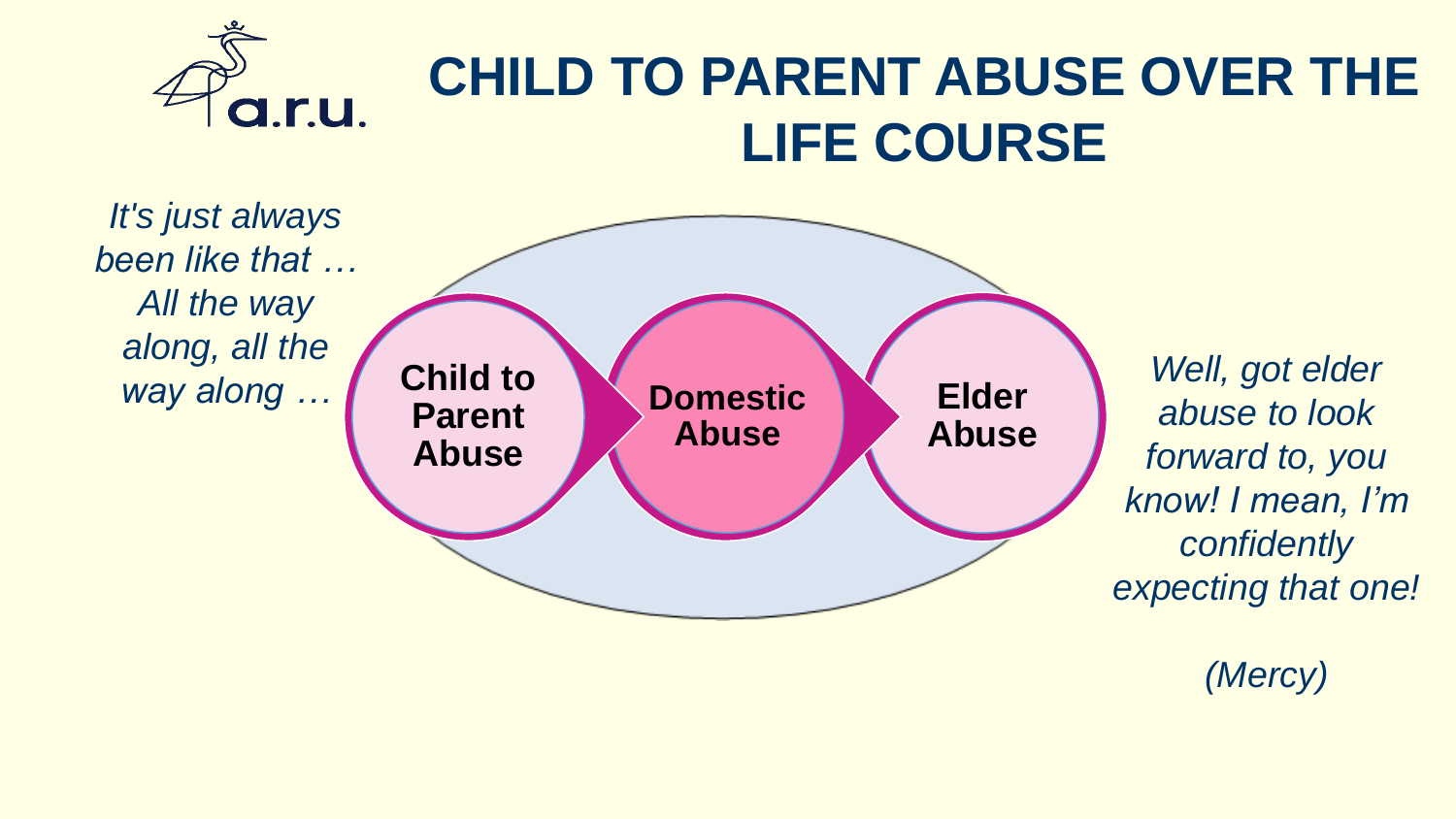

'Everyday misery' (Mercy)

**Coercive** control

*He wants me to himself, and that way he can abuse me, he can be violent with me, he can control me (Lizzy)*

**Verbal** aggression *He'll be expecting me to drive him to work whilst calling me stupid fucking cunt and shouting and threatening (Mercy)*

Intimidation

*He was getting knives from the drawer and threatening me with knives, and he'd done that a few times (Joan)*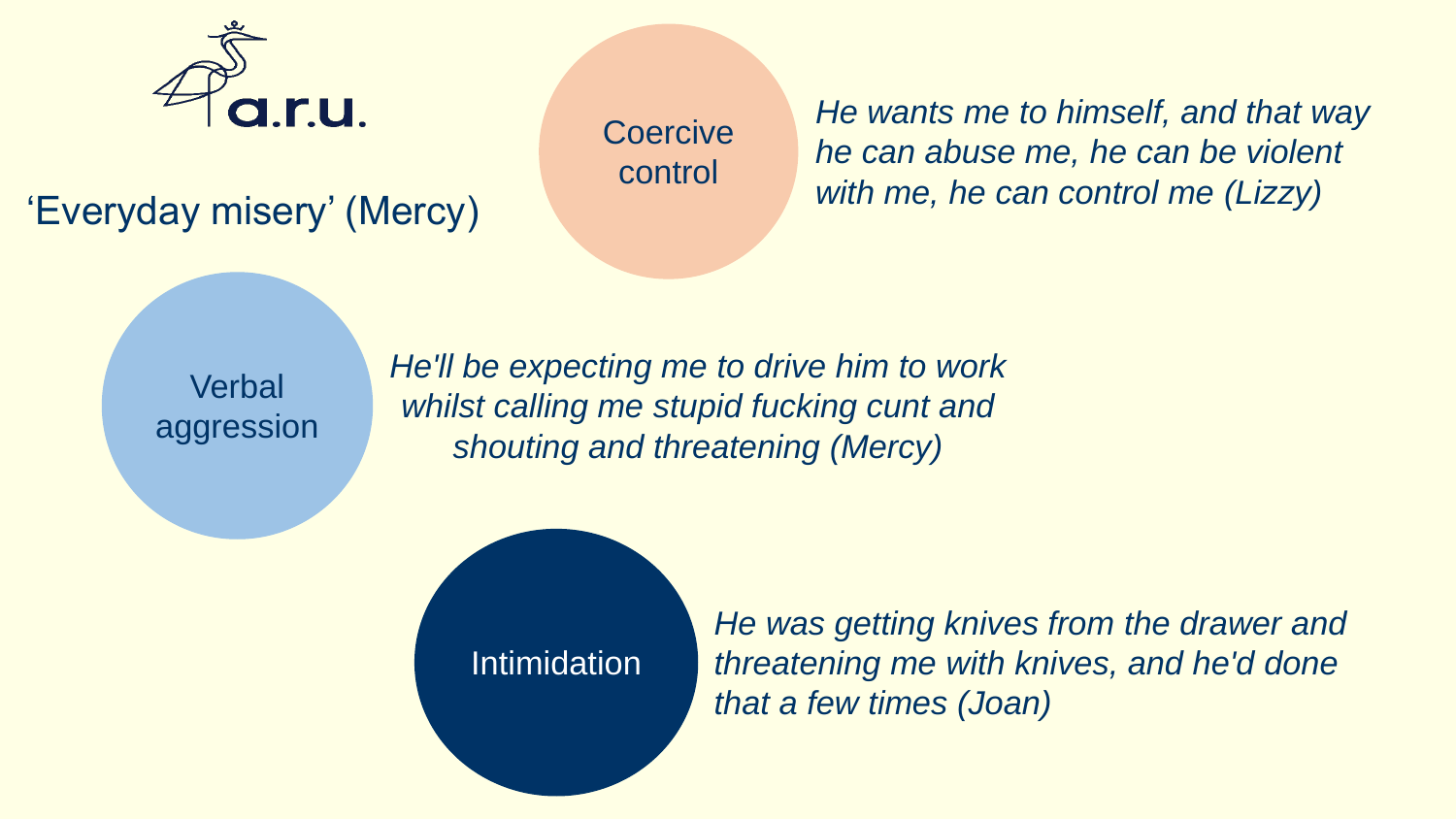

**Criminal** damage / **Attacks** against the home

*breaking stuff, slamming doors, pulling doors off hinges, just smashing mirrors, anything, anything at all … I've sort of given up [on the house] because she smashes and breaks everything (Clara)* 

Physical violence *She would have me up against the wall by my throat (Kate)* 

*She's sort of gone after me with a big bit of wood before and smashed through the bathroom door to get to me (Kate)*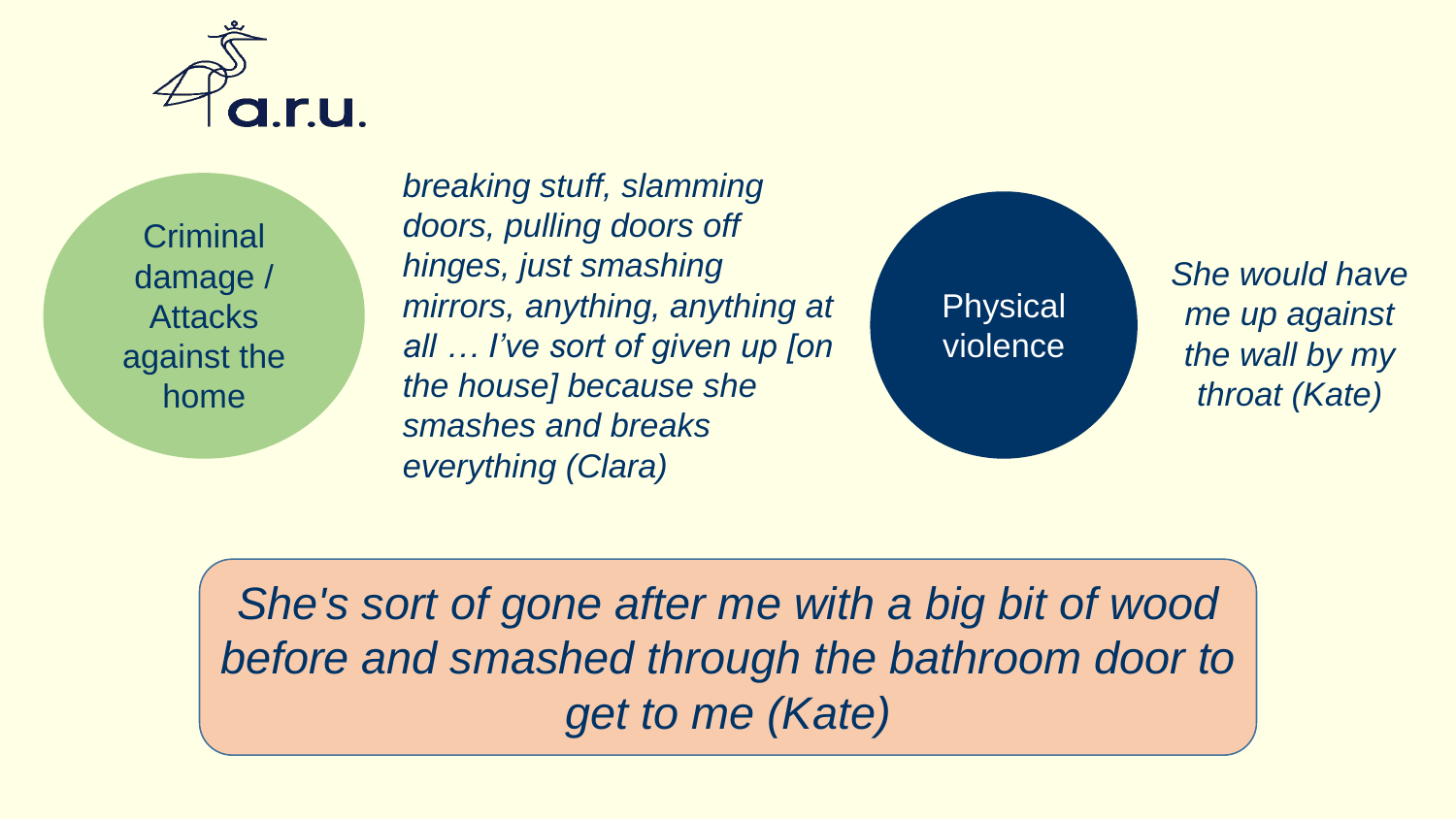

**Financial** 

and

practical

support

*… every time she runs out of money, every time she has an argument with someone, every time she would go out and then not plan her route home and call me at two o'clock in the morning … you know, every single thing … (Kate)* 

*[He does] nothing, absolutely nothing! (Lizzy)*

Financial

exploitation

and abuse

Household chores

*Economic Abuse*

Mental health issues and problematic substance use

*And the cleaning! I clean and tidy up, and after an hour, it's all messy (Alexandra)*

> *he was literally draining me, you know. I got myself into so much debt, I had a credit card, and I used the credit card a lot, but it was mainly for foods and stuff like that, because I couldn't keep on going (Joan)*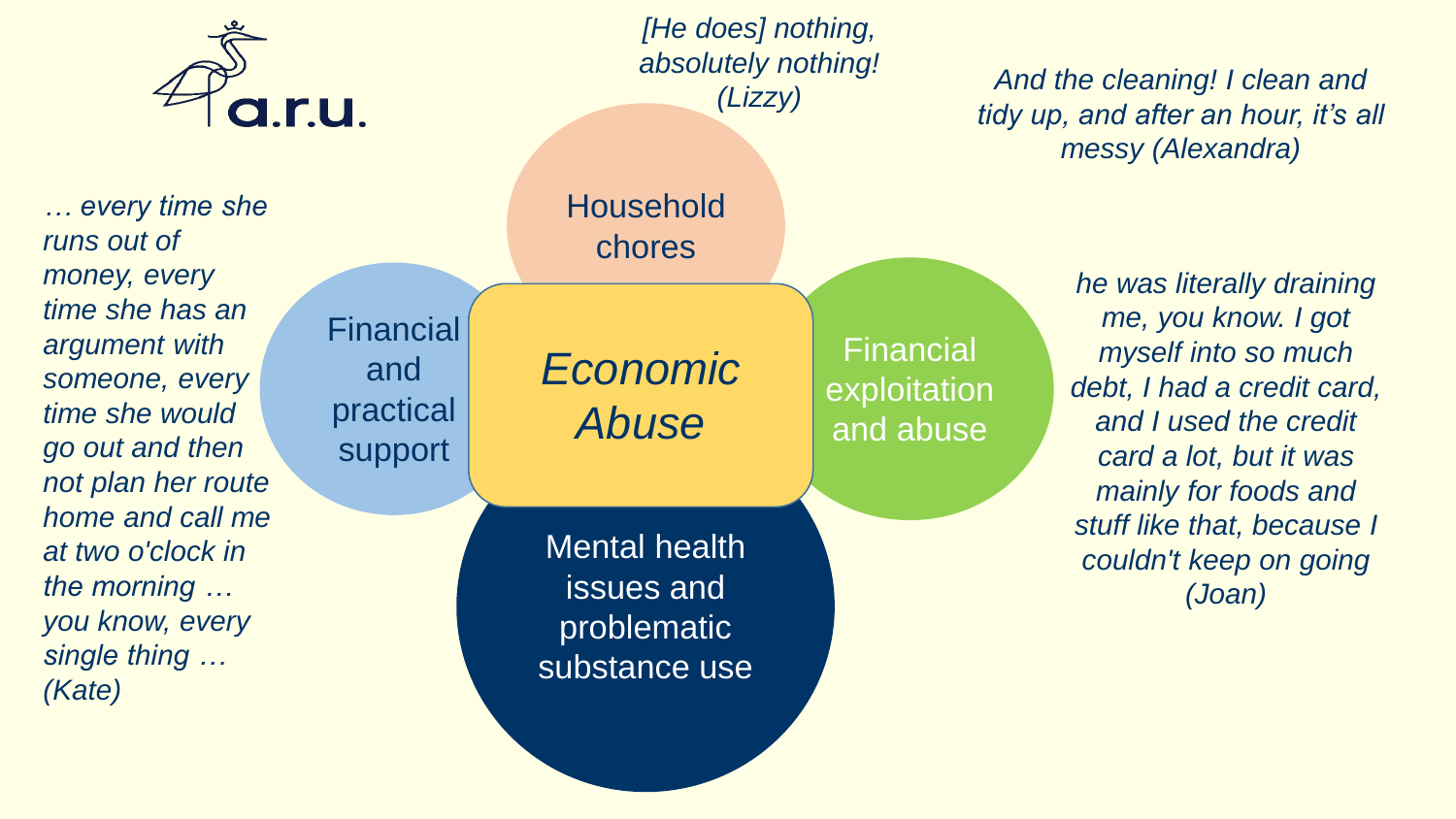

Lack of awareness / understanding Dismissal or indifference

> Motherblame

*Invisibility*

*I went to the doctors repeatedly. No one did anything, no one said anything, I tried finding social services, [I remember the woman saying to me: 'You're her mother, do your job], there was no advice, there was no support … There was nothing (Kate)*

*'It's up to you, they say (Alexandra)*

*I went down to [Service] and I said, "So, what are you guys doing?" "No, it's private." "Now, it's private for you, but not for me, because he lives at my place and I get to see everything, and I don't know what you guys are working on that I could be working on with him, too. […] What is the problem to be talking to us? (Ilse)*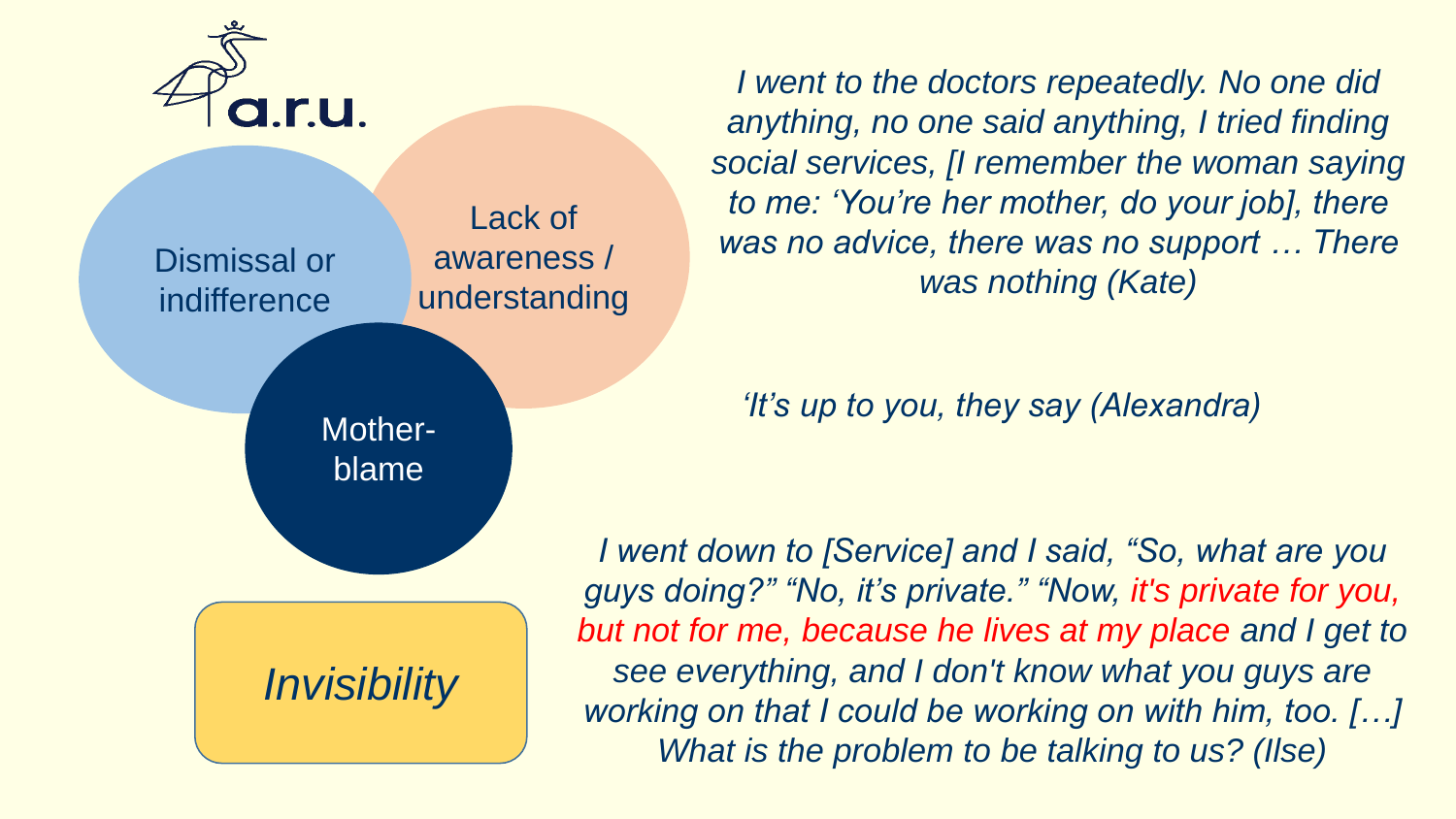

# **WHAT WORKS? MOTHERS' WISH LIST**

Awareness

*People understanding the dynamic of this and how difficult it is, and support and guidance for the parents, so knowing somewhere to go (Kate)* 

**A**sk **V**alidate **A**ct

*I actually went to the doctor and told her what was happening,*  and that then started the ball rolling. She was the first person I *told! I hadn't told anybody else up until then! (Stella)*

Traumainformed

*I honestly think they should try and find what the trauma is, that should be their very first thing before they start doing any drink tests, drug tests … I think if somebody just spared time with Andy*  and asked a few of these questions, I think you'd get a lot out of *Andy (Lizzy)*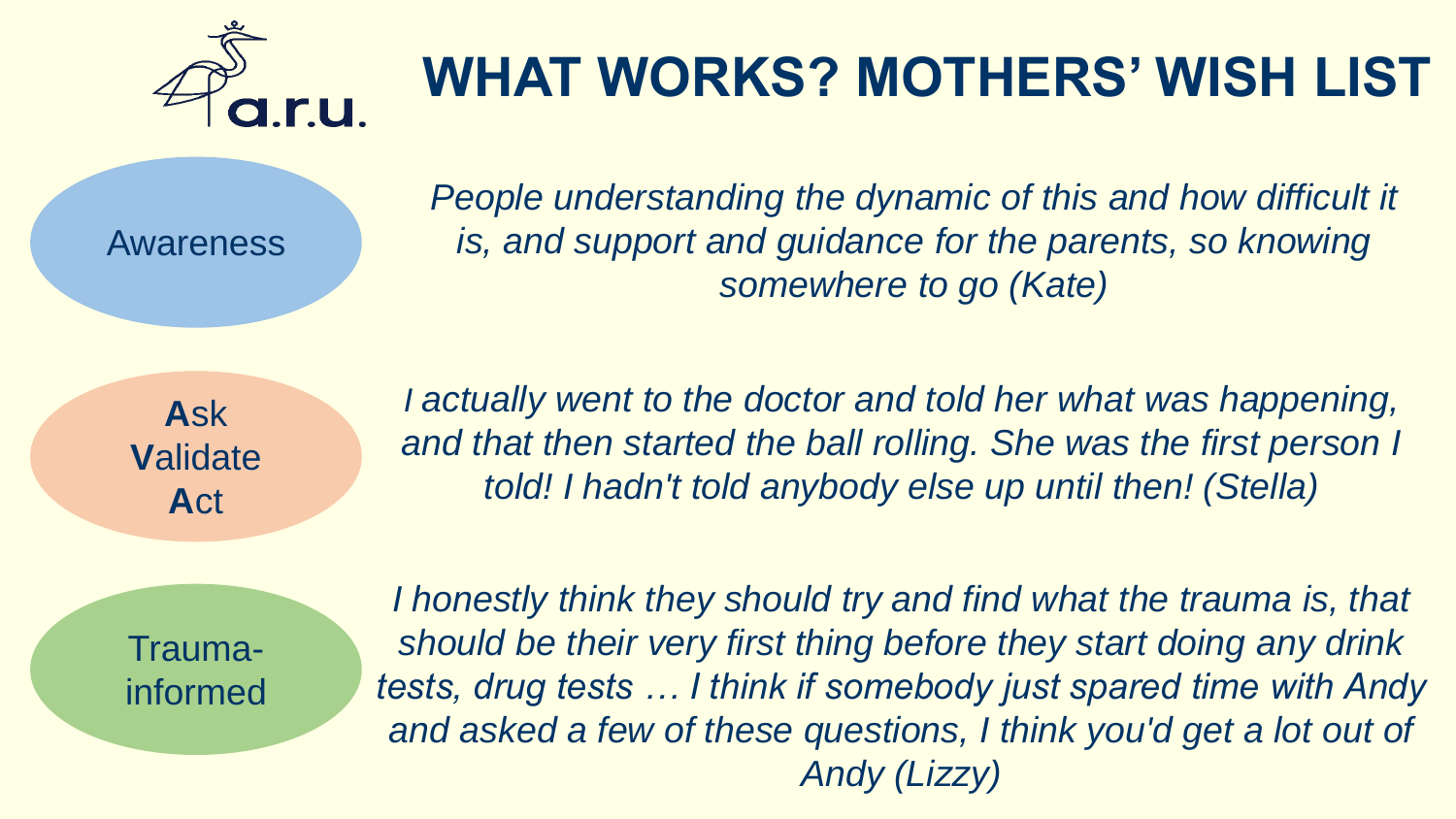

# **WISH LIST CONTINUED**

**Communication** & Consultation

*They do not need to deal with me because he's an adult. But he is an adult living at my place. I see him 24/7. You*  don't. We are the only ones that support the ones that are *in trouble (Ilse)*

Long-term and flexible

*[IDVA Service] still called me for- if I needed some other type of support, which I said "I don't know!" because if I didn't, they would close the file. And of course I am afraid of closing any files on the situation that we have. But we ended up closing the file (Ilse)*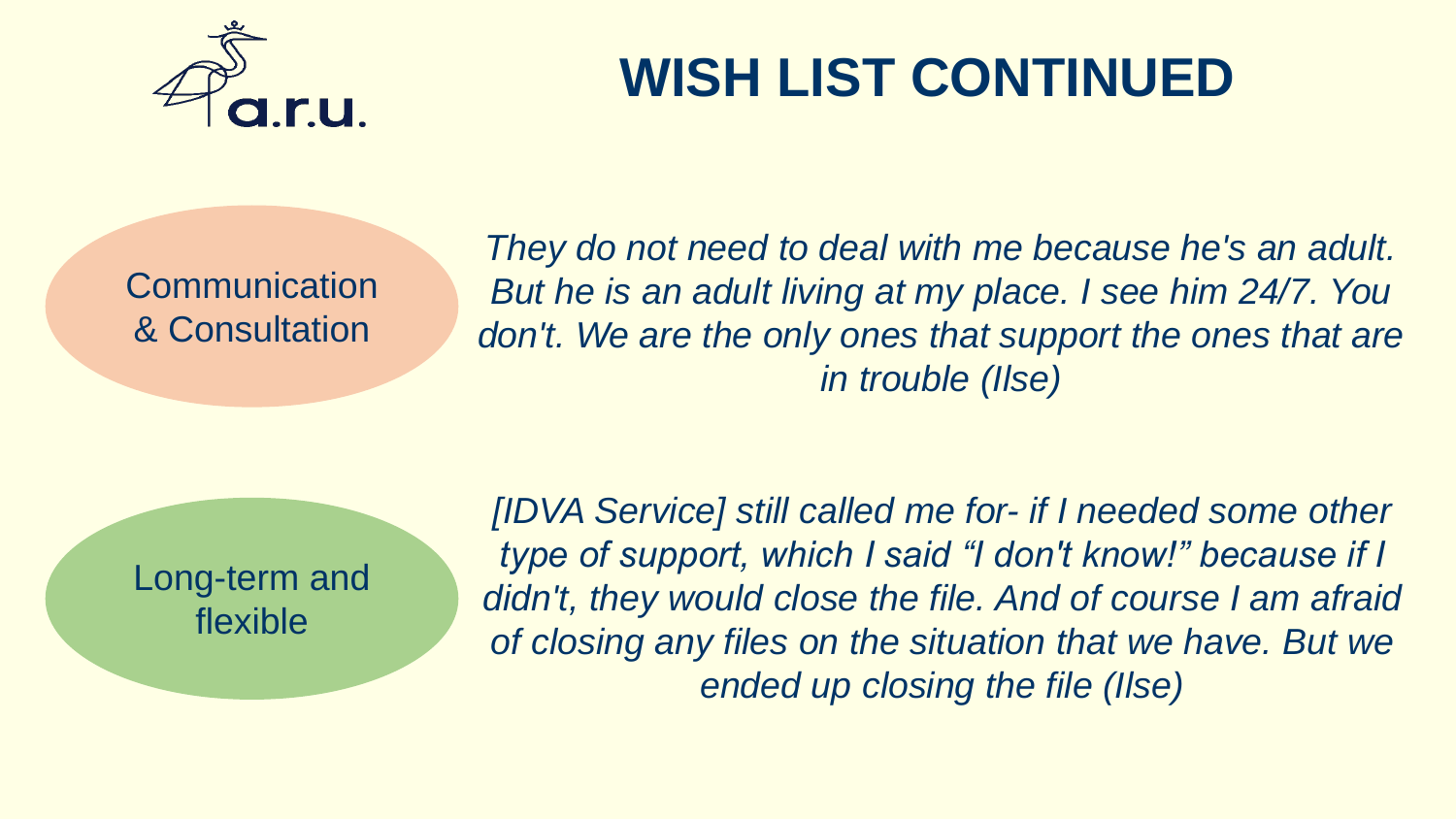



*I've never asked for anything, I never wanted anything, what I wanted was a fresh start for us to be safe. But […] we've done all this stuff, he's done nothing, he just walked away, just threw a grenade into the life of all these people and walked away (Kate)*

#### 'Society needs to deal with the **root cause**, not the symptoms'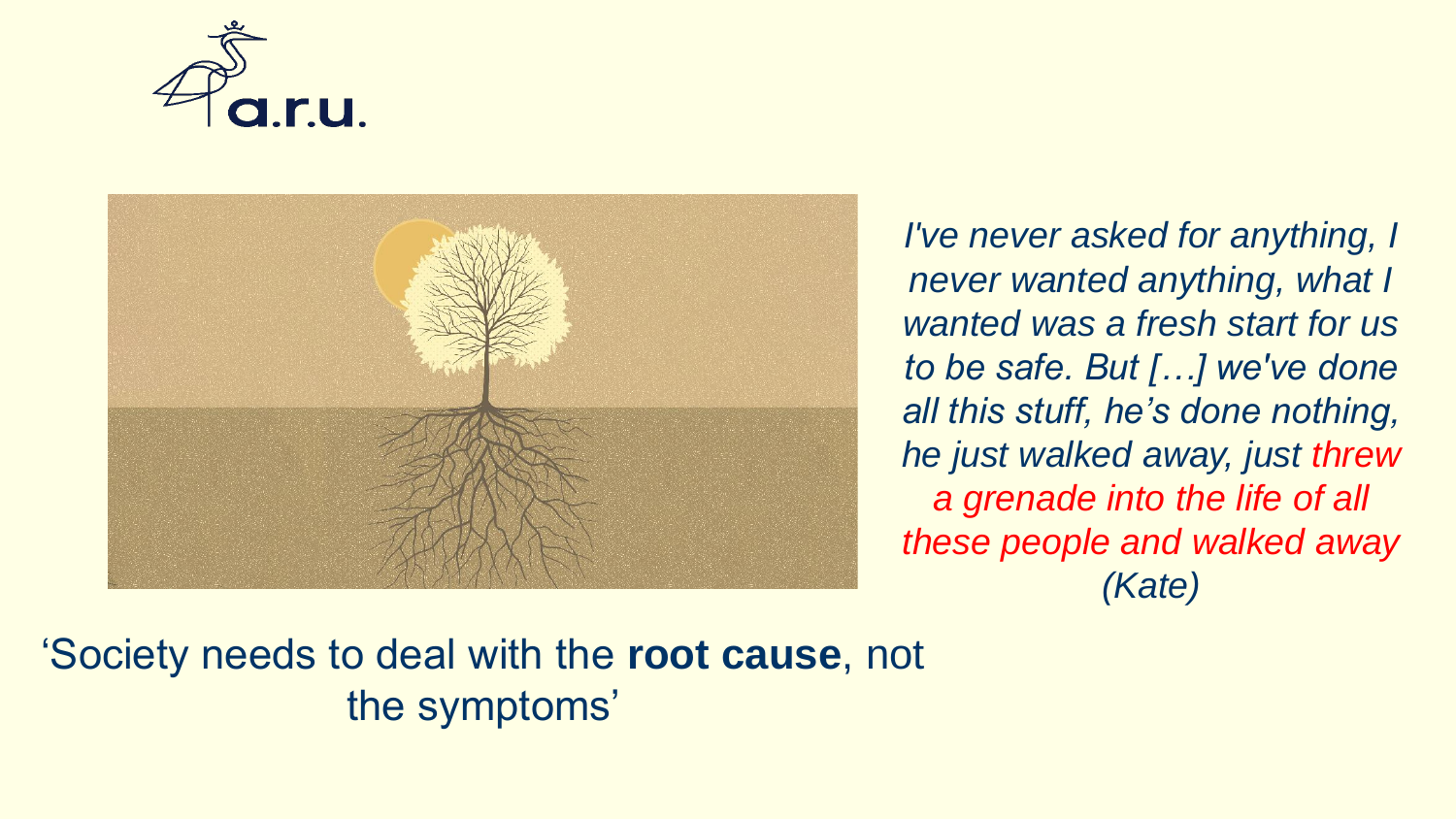

*Gender-informed understanding, service provision, and coordinated community response*